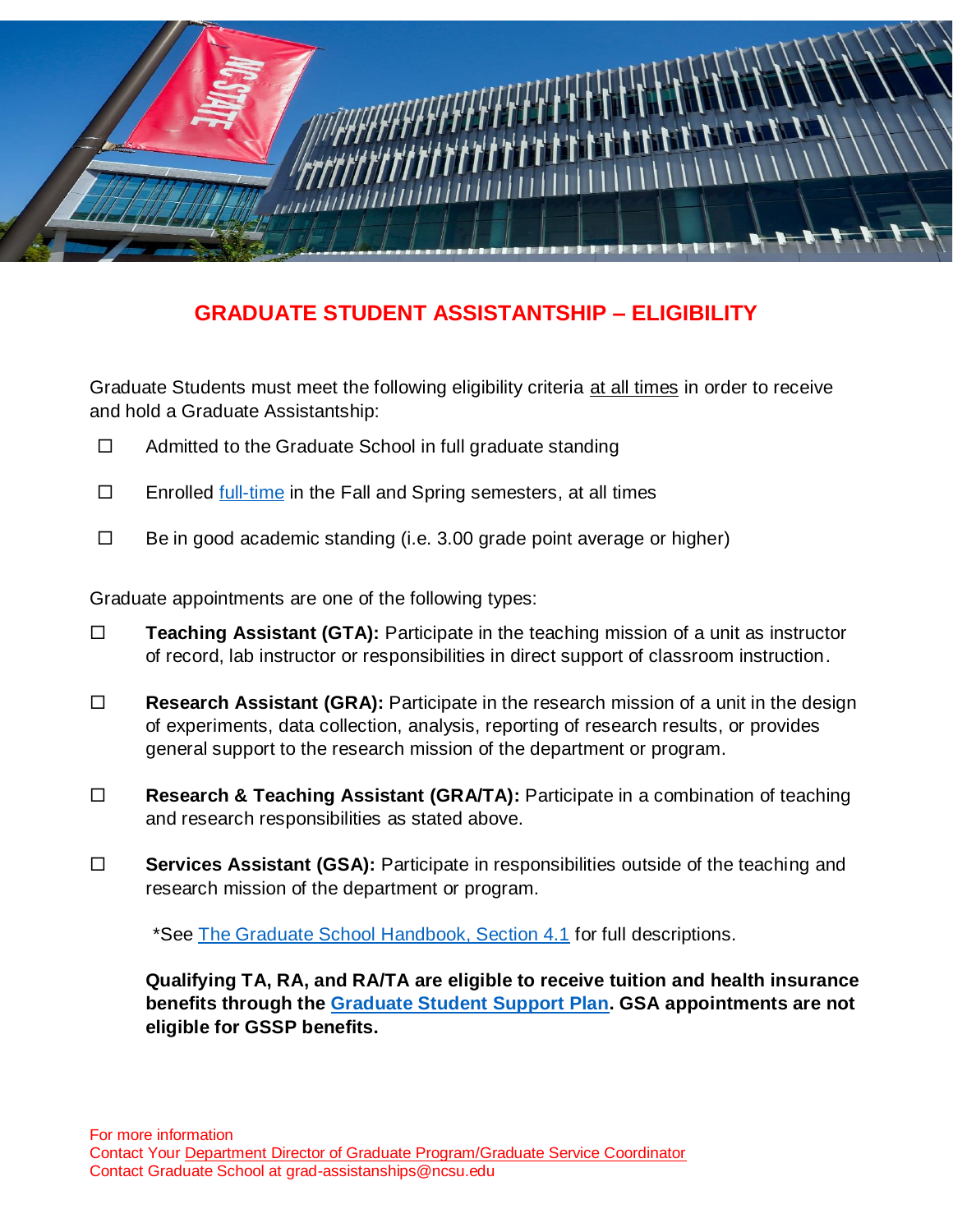

## **GRADUATE STUDENT ASSISTANTSHIP – CHECKLIST**

This checklist is to help graduate students complete all required actions for the Graduate Appointment.

- $\square$  Sign Electronic GA Terms and Conditions Letter: The NextGen Appointment System is a paperless GA Hiring System used by the university for Graduate Appointments. The NextGen system is used by hiring departments and programs to create an electronic Terms and Conditions (T&C) letter that will route to the supervisor and the student for electronic signatures. You will receive a notification email to accept the GA T&C electronically.
- Enroll in Direct Deposit: All university employees including GAs must enroll in direct deposit to be paid. You must enroll in direct deposit by logging into your MyPack portal and clicking the Employee Self Service tab. Refer to [instructions.](https://studentservices.ncsu.edu/wp-content/uploads/2017/10/Enroll-in-Direct-Deposit.pdf)
- $\square$  Complete I-9 (Employment Eligibility Verification): All U.S. employers must verify the identity and employment authorization of individuals (citizens and non-citizens) hired for employment in the US. The federal law requires completion of Section 1 of the Form I-9 [Employment Eligibility Verification](https://ie.hr.ncsu.edu/i9-e-verify/) on or before the first day of employment and Section 2 within 3 days after the hire date. Both employees and employers must complete the form.
- □ Apply for NC Residency (Out of State Graduate Students): Upon admission to NC State, domestic Out of State students who are eligible to convert their residency to instate are expected to begin the process of completing residentiary acts as soon as they arrive on campus. Students in this group are expected to complete a residency reclassification application prior to the posted deadline for their one-year anniversary academic term. It is expected that qualifying students will receive a favorable reclassification decision. Refer to the [Graduate School Residency website](https://grad.ncsu.edu/admissions/residency/) for additional information.
- Enroll in Payroll Deduction for Fees (Optional): Graduate Assistants have the option to enroll in payroll deduction to pay their student fees. Payroll deduction option is not available to students supported on Fellowships. Students can pay the student fees over six pay periods. Students can sign up for Payroll Deduction from their account in [MyPack portal.](https://portalsp.acs.ncsu.edu/shibboleth-ds/?entityID=https%3A%2F%2Fportalsp.acs.ncsu.edu%2Fsp%2Fshibboleth&return=https%3A%2F%2Fportalsp.acs.ncsu.edu%2FShibboleth.sso%2FLogin%3FSAMLDS%3D1%26target%3Dss%253Amem%253A7a5cf153eb978dc75944157d6744142e5135ff8856fdc73a3c550f5e5ff8003e) Refer to [instructions and information.](https://grad.ncsu.edu/wp-content/uploads/2022/06/Payroll-deduction-student-instructions-Fall-2022-1.pdf)